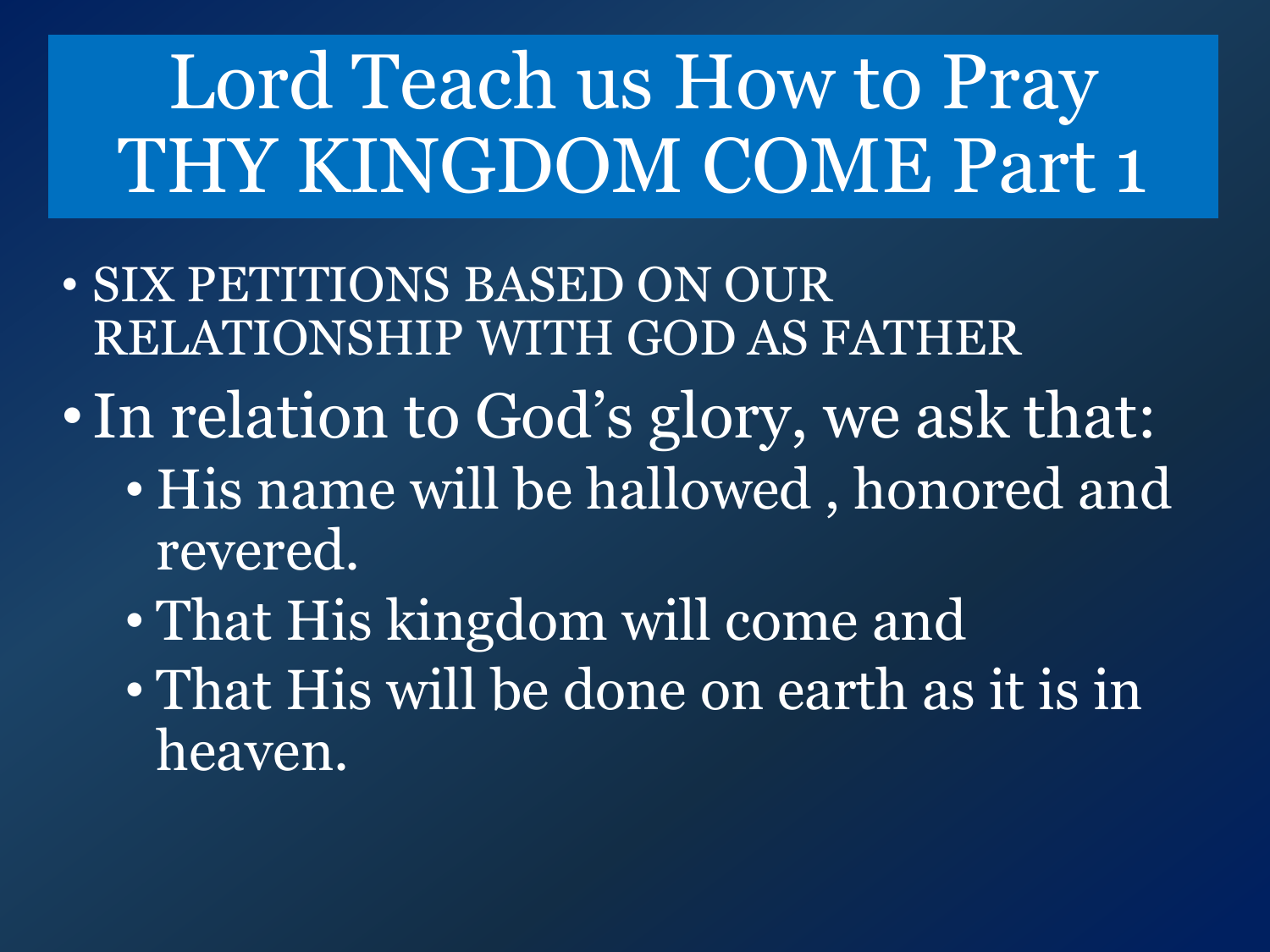#### •**Then in relation to ourselves, we ask that:**

- God provide what we need • that God will forgive our many sins • and that God will deliver us from evil
- Then we conclude the Lord's Prayer by Hallowing and glorifying God's name.
- Jesus has given us a **template** to follow when we PRAY.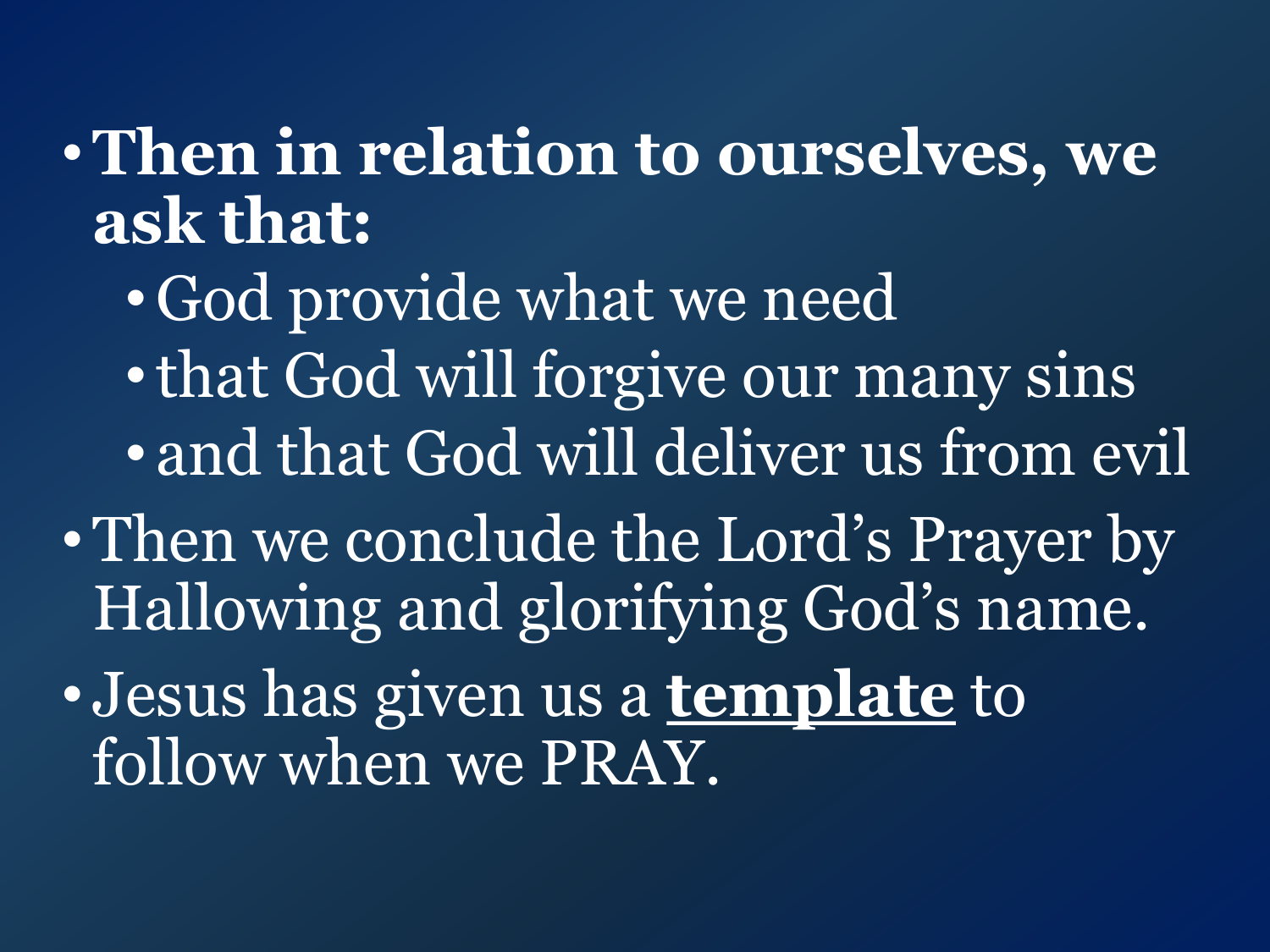## THE FIRST PETITION OF THE LORD'S PRAYER

- *"hallowed be Your name"* (Matthew 6:6:9)
- *So when you pray, you should pray like this: 'Our Father in heaven, may your name always be kept holy.* (New Century Version) (New English Translation) (God's Word Translation)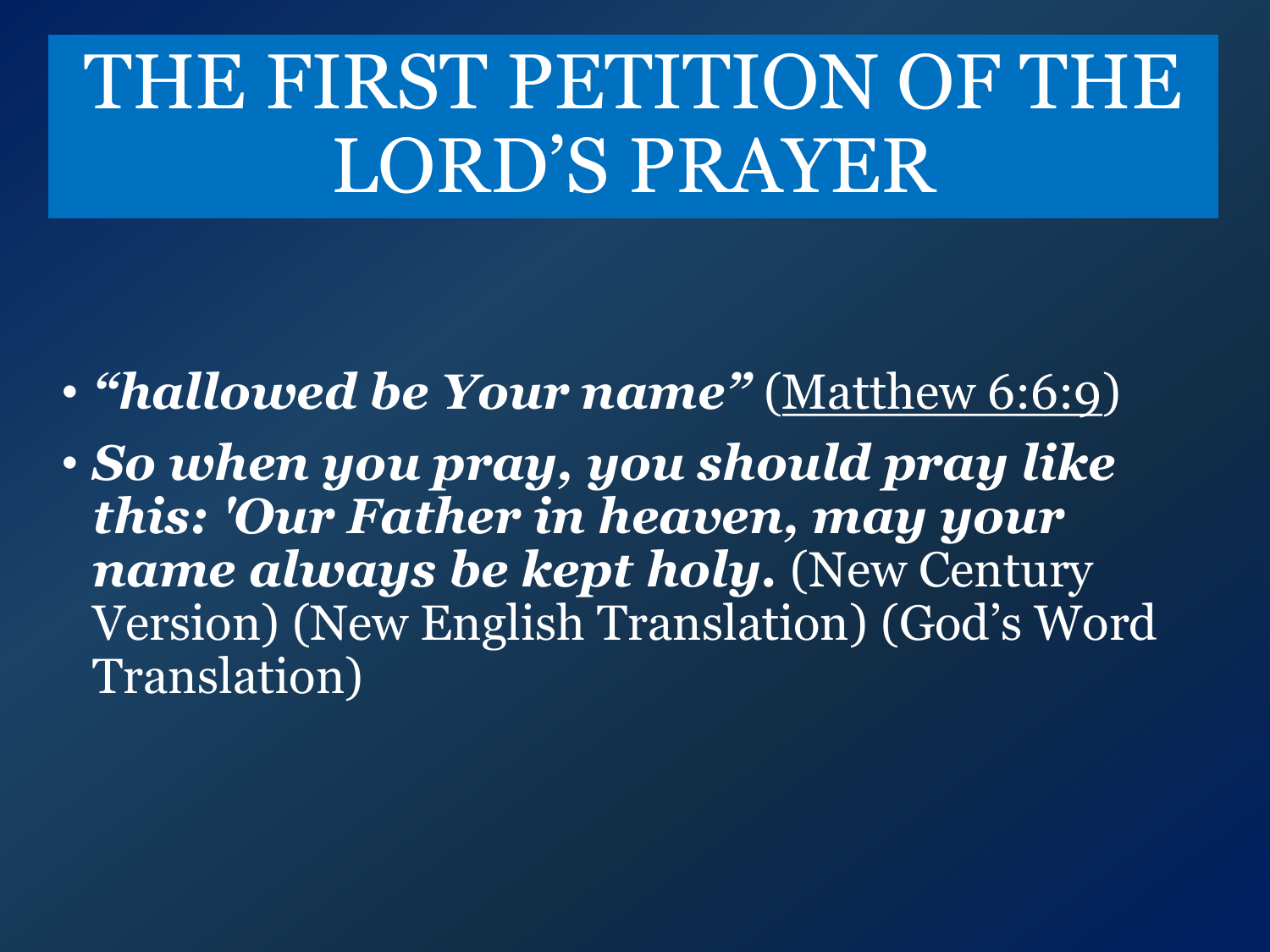### NADAB AND ABIHU

• Leviticus 10:1-3 - *Now Nadab and Abihu, the sons of Aaron, took their respective firepans, and after putting fire in them, placed incense on it and offered strange fire before the Lord, which He had not commanded them. 2 And fire came out from the presence of the Lord and consumed them, and they died before the Lord. 3 Then Moses said to Aaron, "It is what the Lord spoke, saying, 'By those who come near Me I will be treated as holy, And before all the people I will be honored.'" So Aaron, therefore, kept silent.* NASU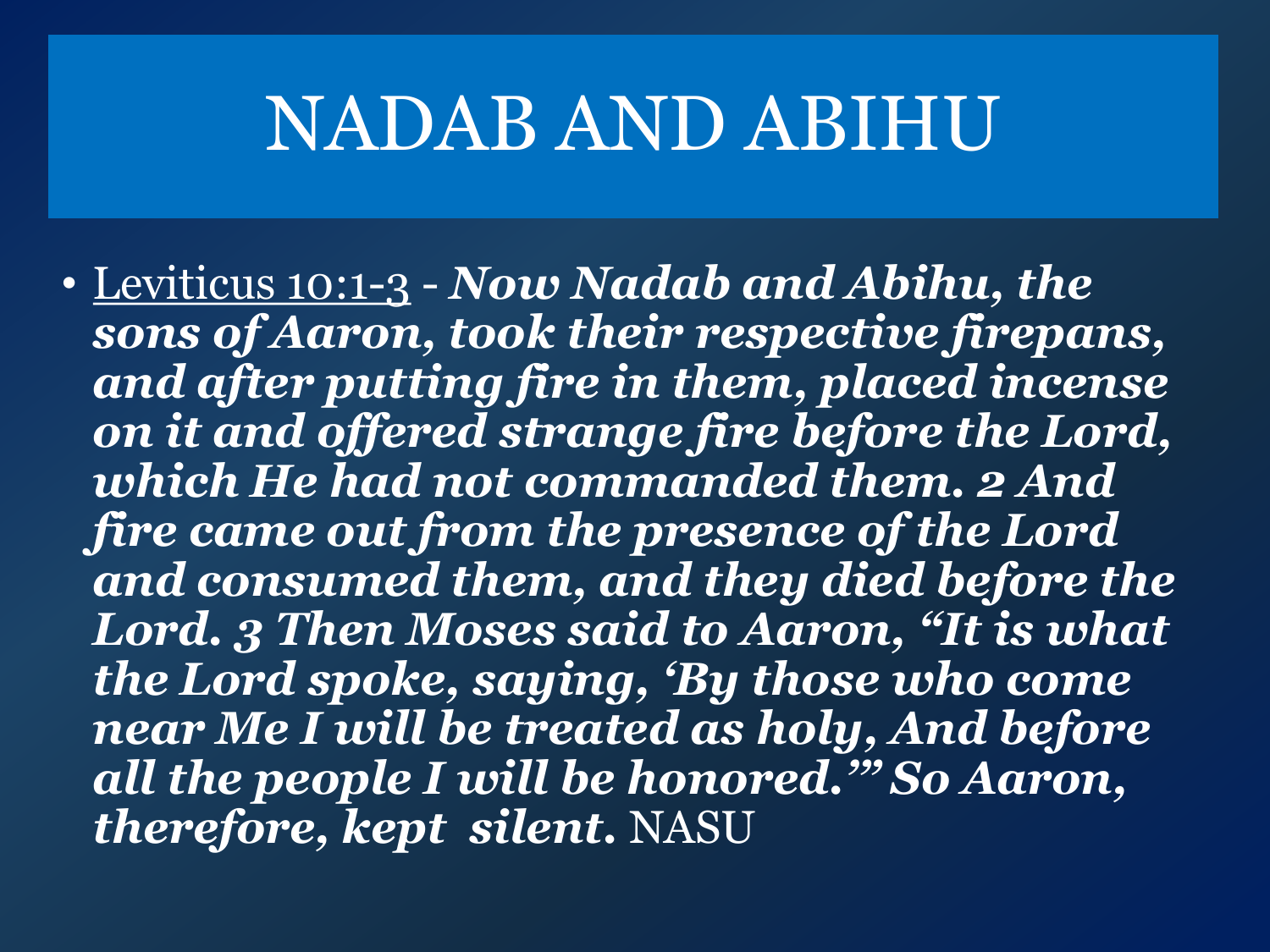**He has said by "those** who come near Me I will be treated as holy, **And before all the** people I will be honored."

Margaret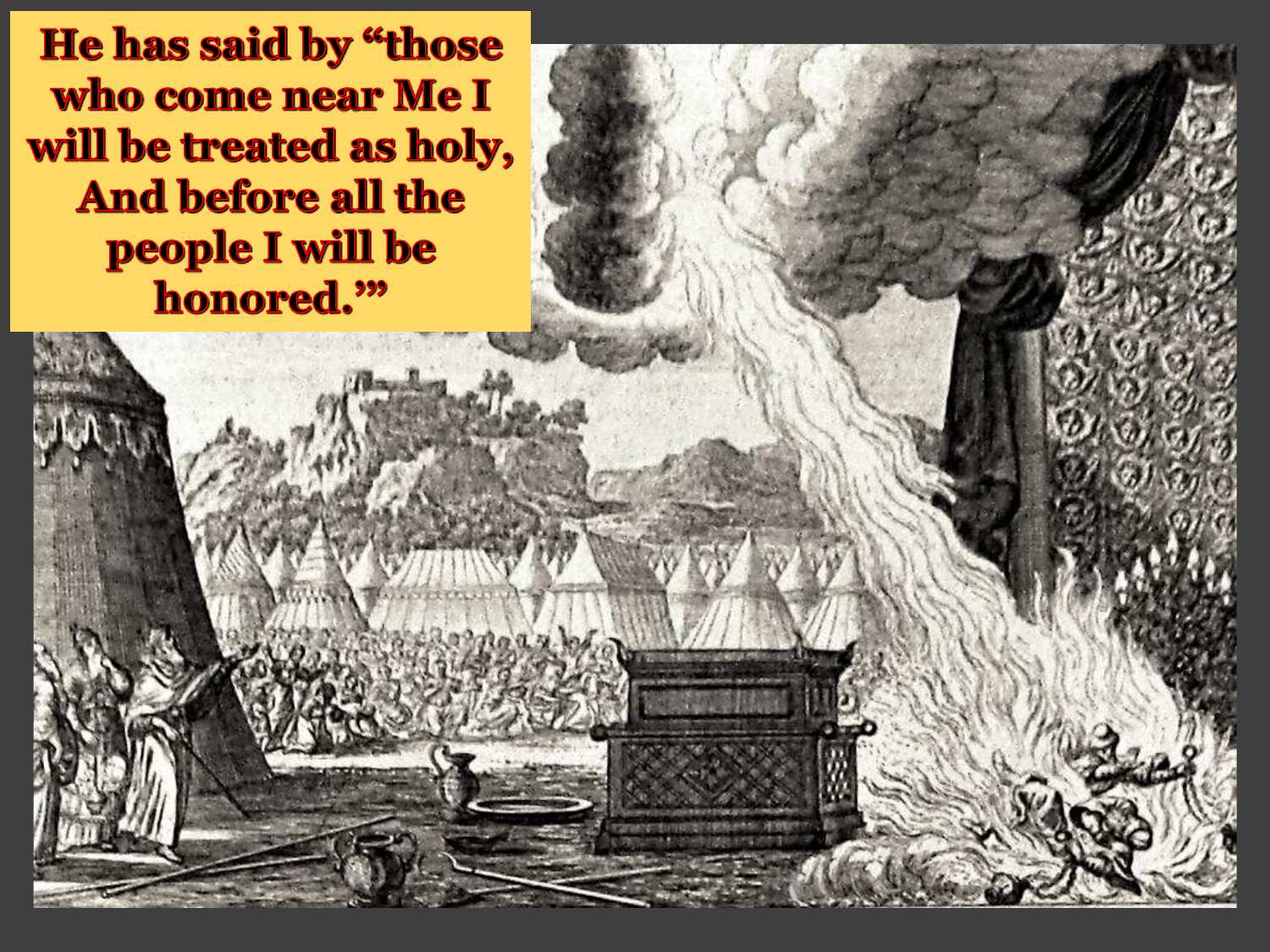## THY KINGDOM COME

- Vain or meaningless repetitions.
- God's kingly rule over the hearts of men and over the world may be thought of as having **a number of phases**. **THE FIRST IS THE PROPHESIED KINGDOM, SUCH AS THAT FORETOLD BY DANIEL**.
- **THE SECOND PHASE IS THE PRESENT KINGDOM, THE ONE THAT EXISTED AT THE TIME OF JOHN THE BAPTIST AND THAT HE MENTIONS. IT IS THE KINGDOM THAT BOTH JOHN AND JESUS SPOKE OF AS BEING AT HAND (CF. 4:17).**
- **THE THIRD PHASE MAY BE REFERRED TO AS THE INTERIM KINGDOM, THE KINGDOM THAT RESULTED BECAUSE OF ISRAEL'S REJECTION OF HER KING.** The King returned to heaven and **His kingdom on earth now exists only in a mystery form**. Christ is Lord of the earth in the sense of His being its Creator and its ultimate Ruler; but He does not presently exercise His full divine will over the earth. He is, so to speak, in a voluntary exile in heaven until it is time for Him to return again. He reigns only in the hearts of those who know Him as Savior and Lord. For those "the kingdom of God is … righteousness and peace and joy in the Holy Spirit" (Rom. 14:17).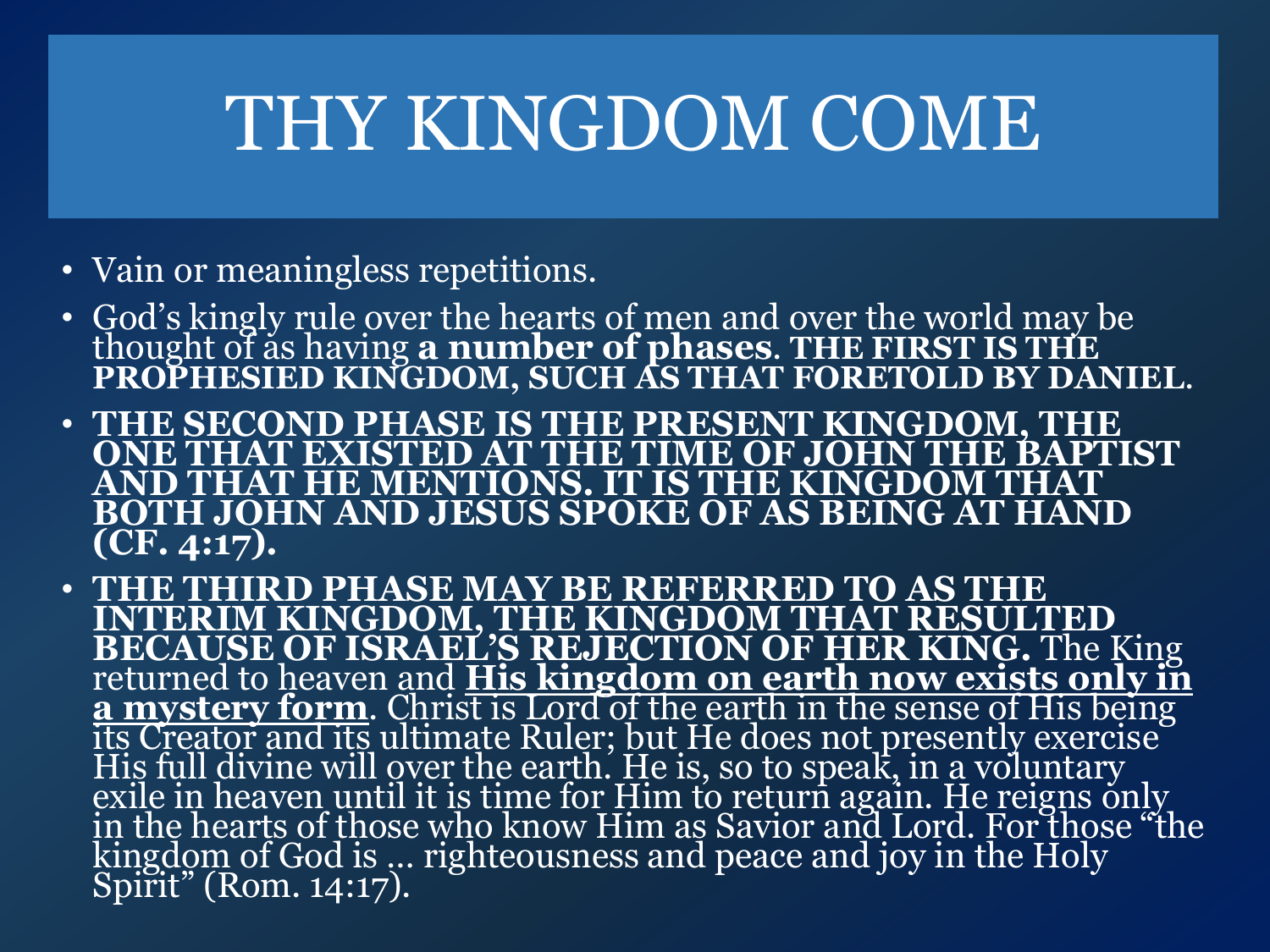- THE FOURTH PHASE CAN BE DESCRIBED AS THE MANIFEST KINGDOM, IN WHICH CHRIST WILL RULE, PHYSICALLY, DIRECTLY, AND FULLY ON EARTH FOR A THOUSAND YEARS, THE MILLENNIUM. In that kingdom He will rule both externally and internally- externally over all mankind, and internally in the hearts of those who belong to Him by faith.
- **THE FIFTH, AND FINAL, PHASE IS THE "ETERNAL KINGDOM OF OUR LORD AND SAVIOR JESUS CHRIST,"** which "will be abundantly supplied" to all of His own (2 Pet. 1:11).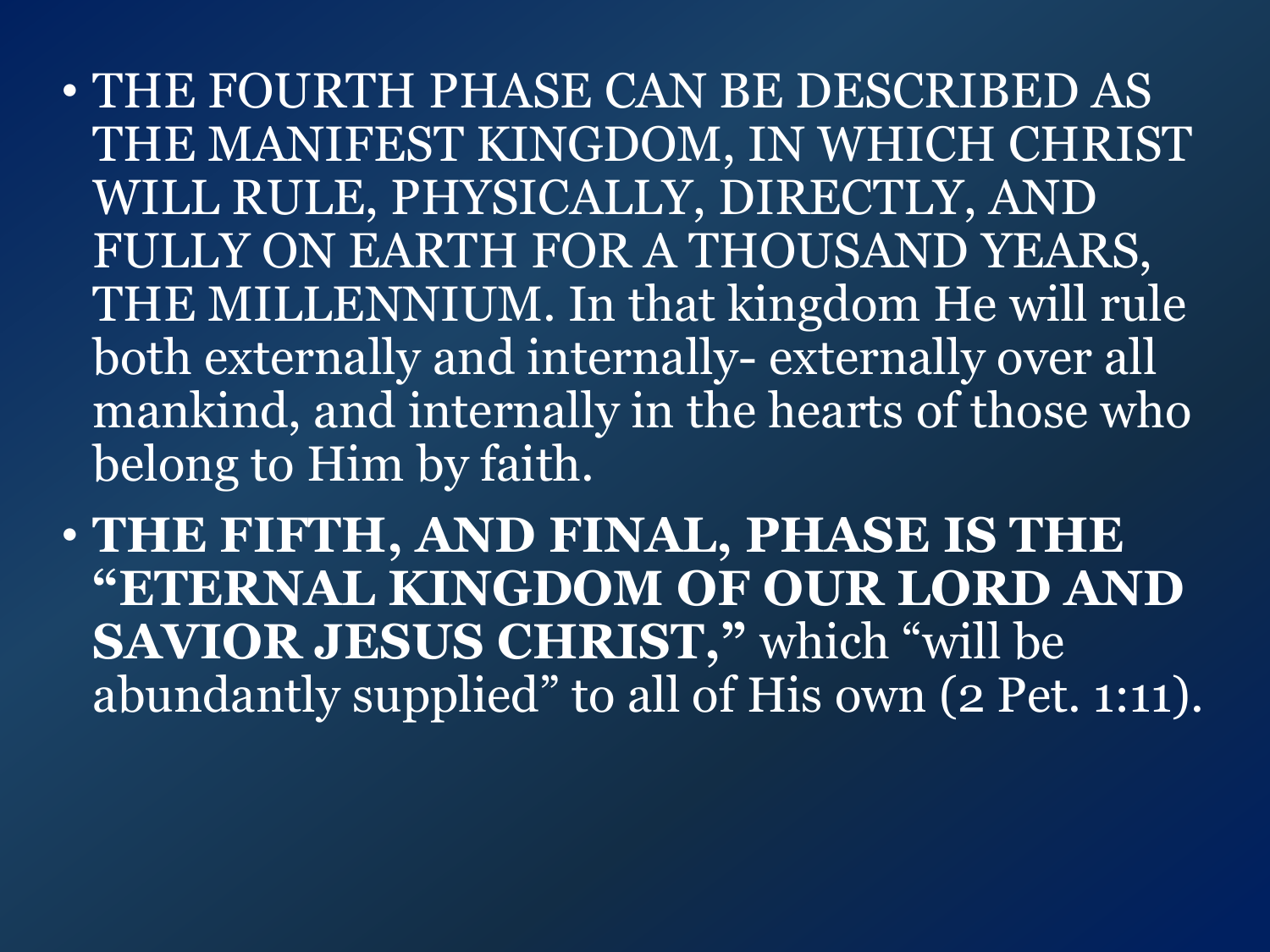• **Had God's people Israel accepted their King when He first came to them, there would be no interim kingdom.** The kingdom at hand would have become the kingdom of a thousand years, which, in turn, would have ushered in the eternal kingdom. But because they killed the forerunner of the King and then the King Himself, the millennial kingdom, and consequently the eternal kingdom, **were sovereignly postponed.**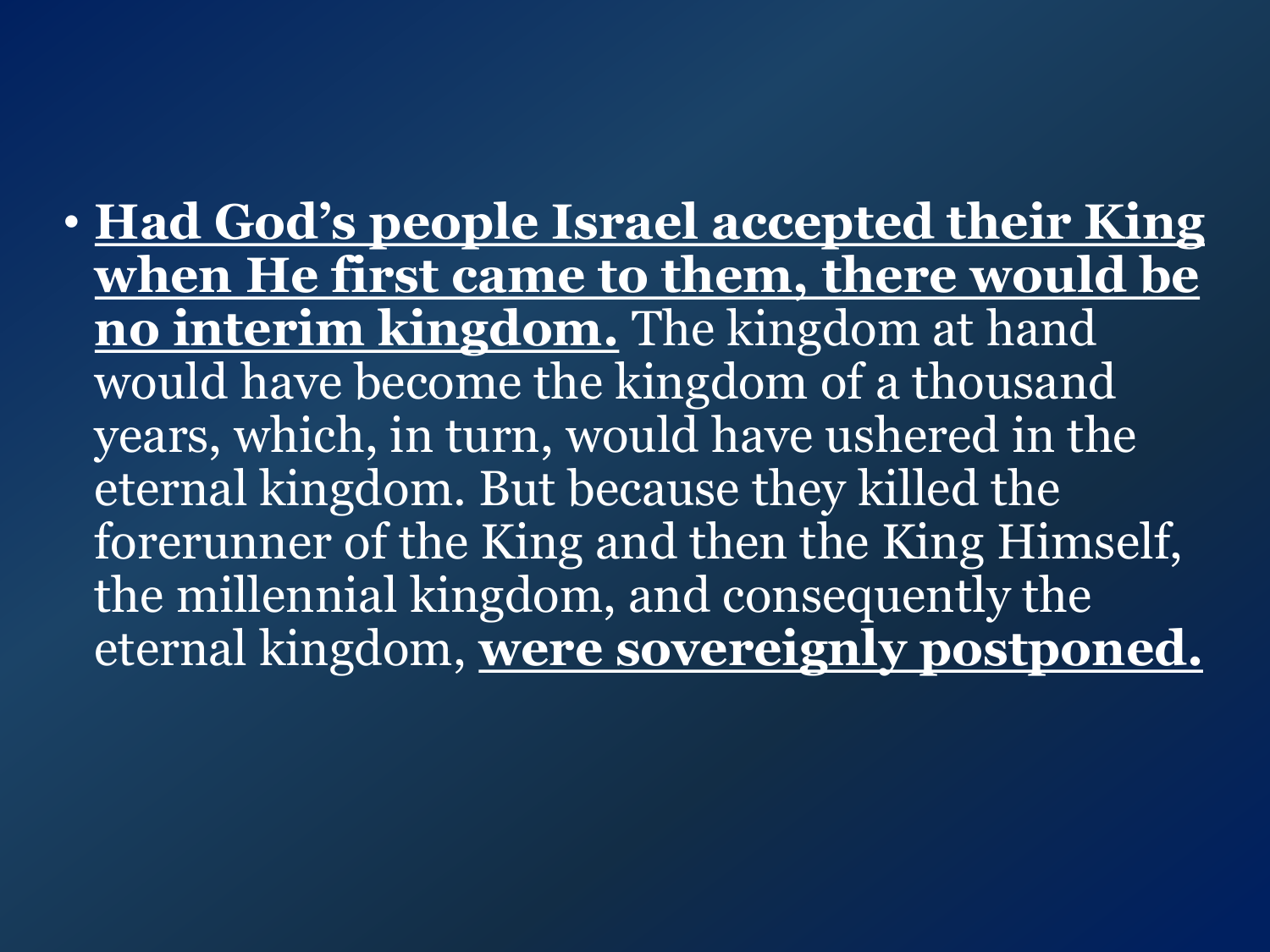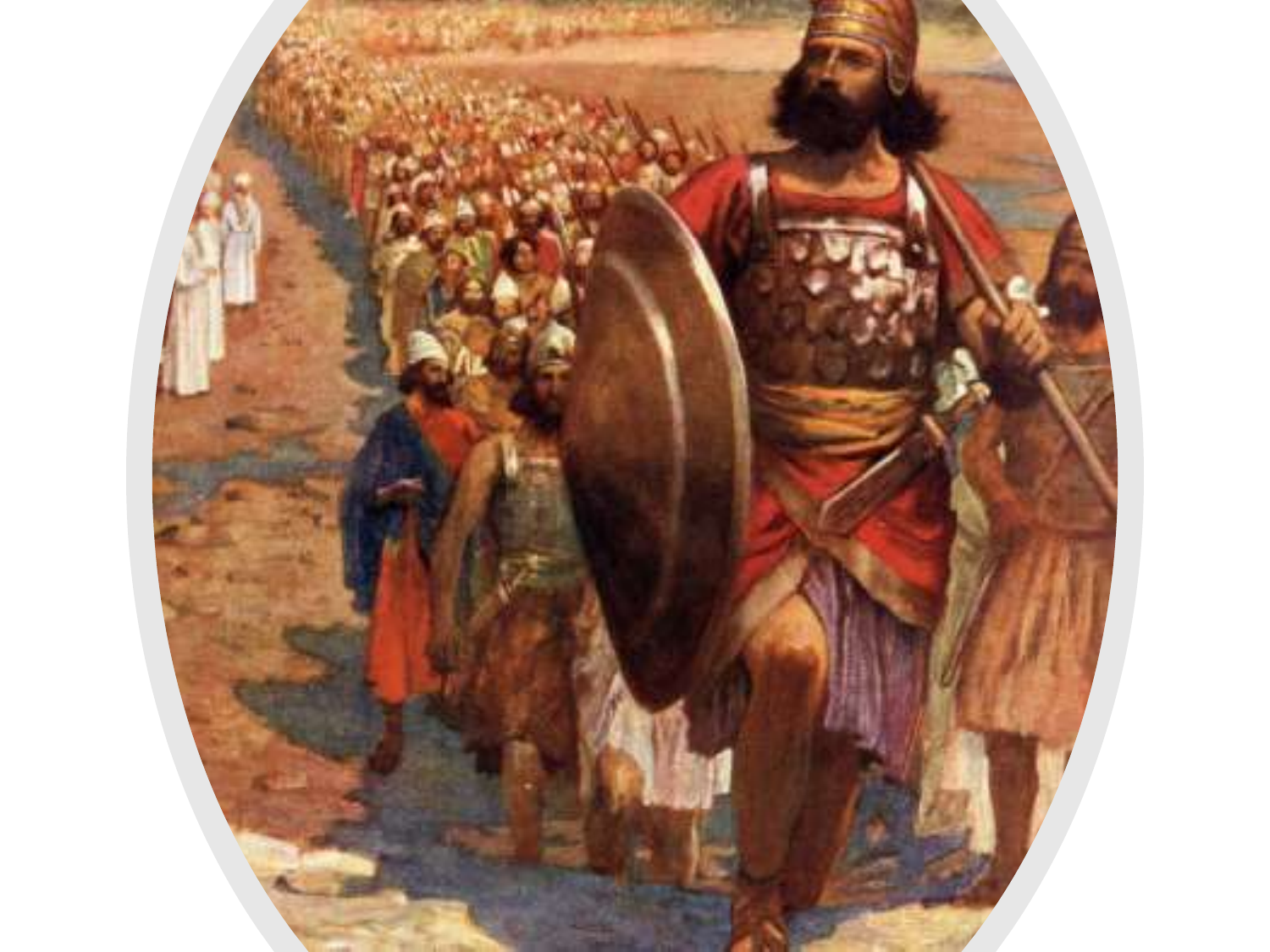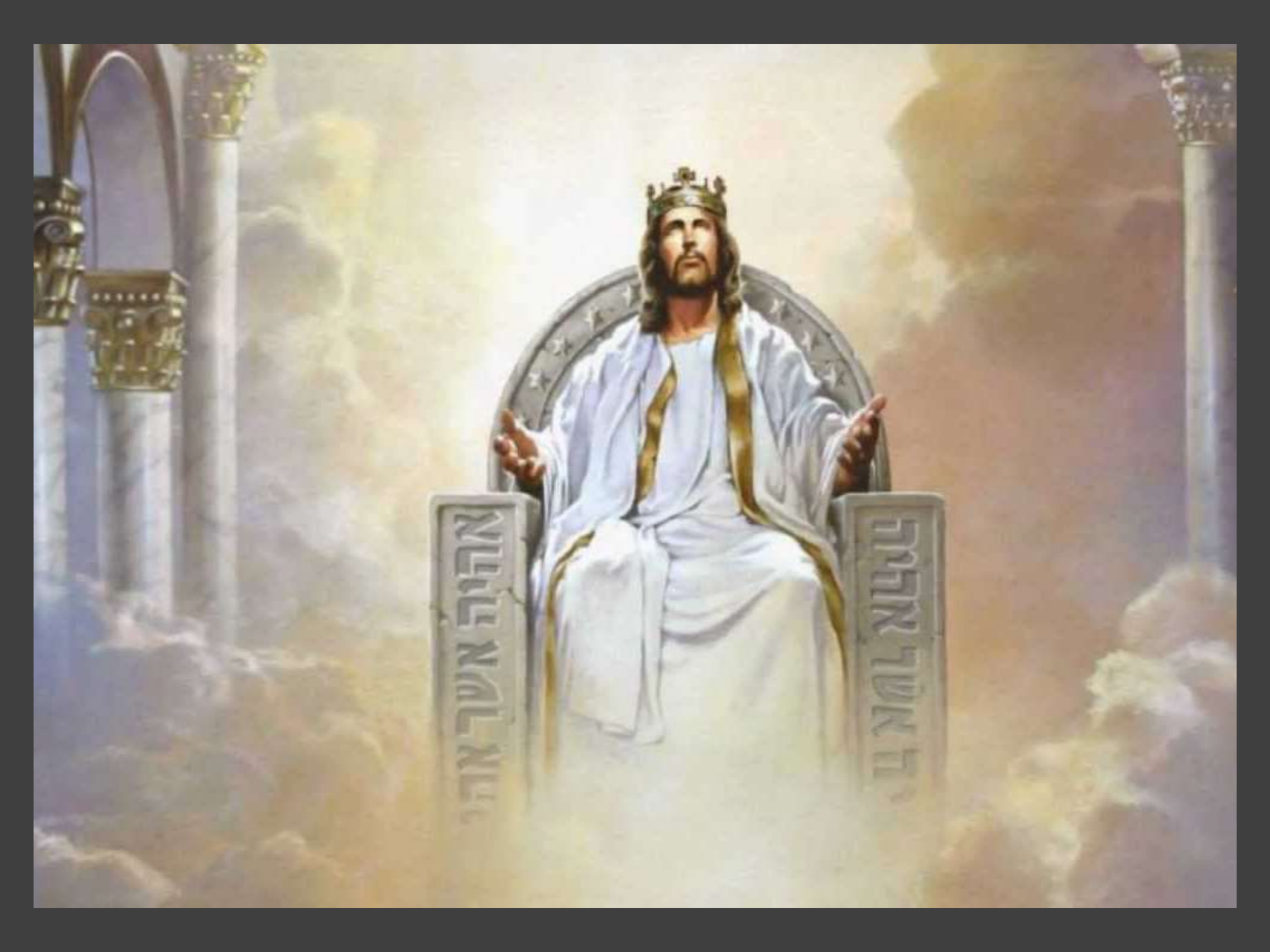"**The third phase may be referred to as the interim kingdom, the kingdom that resulted because of Israel's rejection of her King**. The King returned to heaven and His kingdom on earth now exists only in *a mystery form*.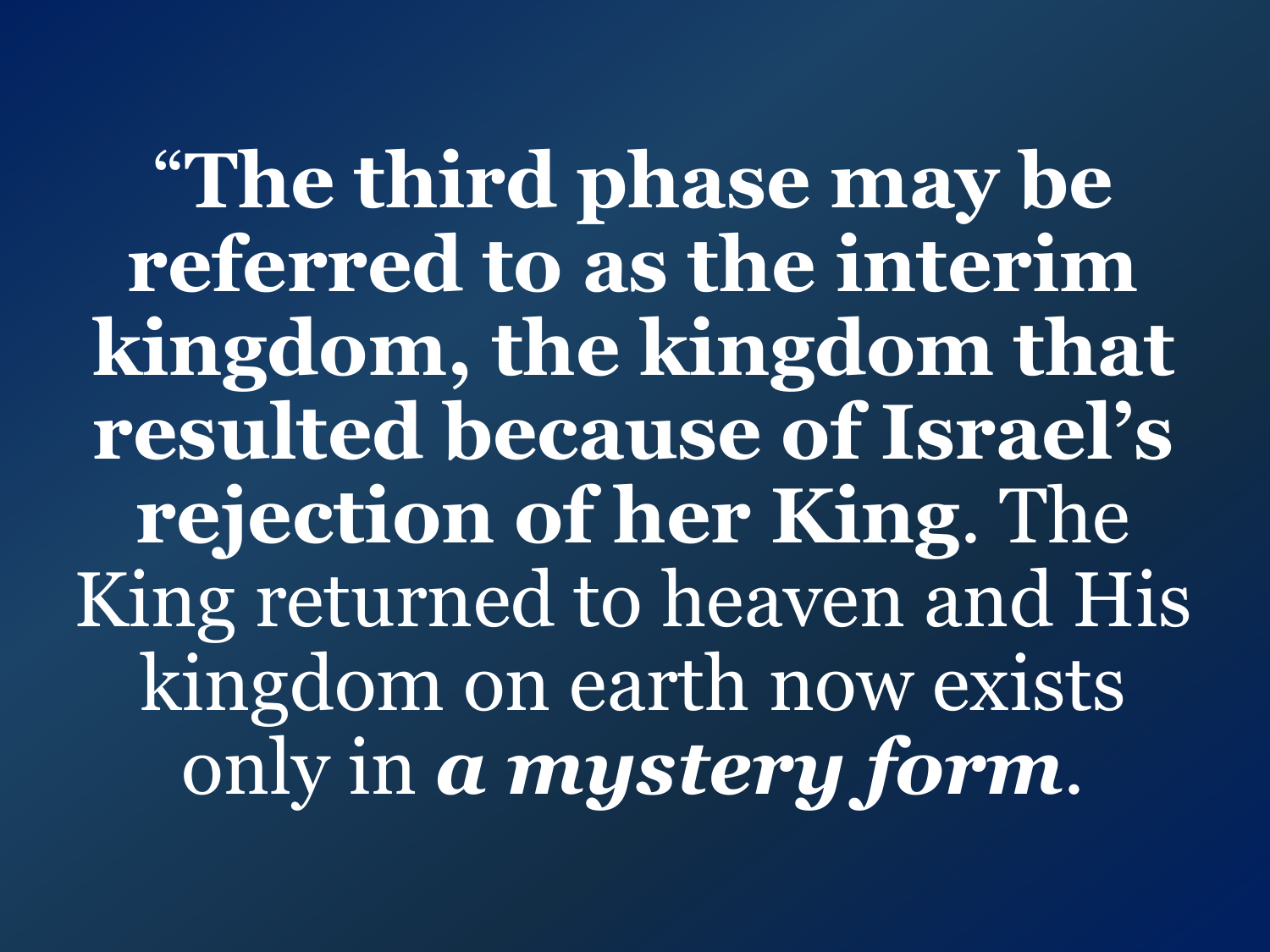### Psalms 103:19 -

19 The Lord has established his throne in heaven, and his kingdom rules over all. **NIV**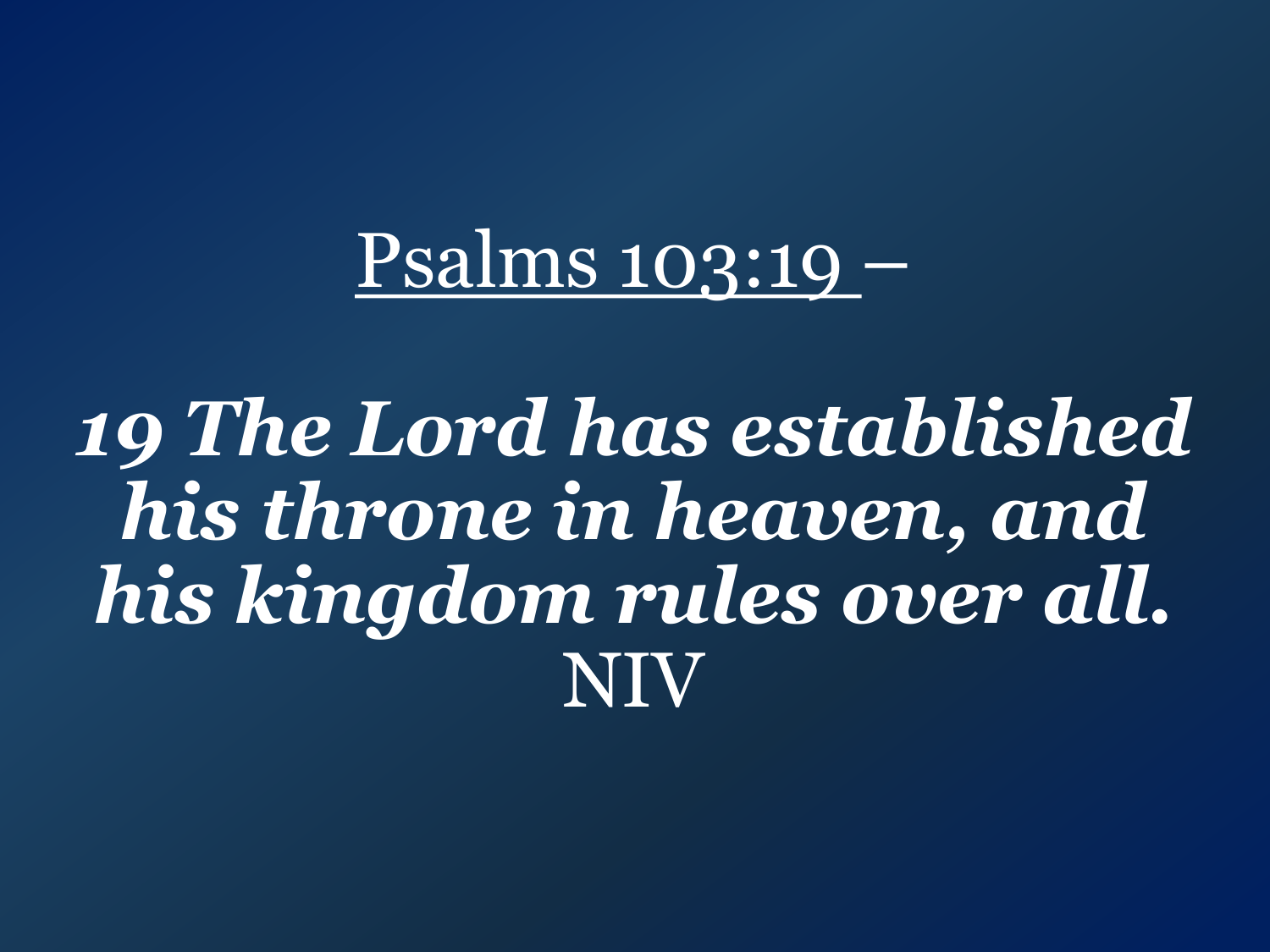- 1 Chronicles 29:11 *11 Yours, O Lord, is the greatness and the power and the glory and the victory and the majesty, for all that is in the heavens and in the earth is yours. Yours is the kingdom, O Lord, and you are exalted as head above all.* ESV
- Matthew 12:25-26 *25 Knowing their thoughts, he said to them, "Every kingdom divided against itself is laid waste, and no city or house divided against itself will stand. 26 And if Satan casts out Satan, he is divided against himself. How then will his kingdom stand?* ESV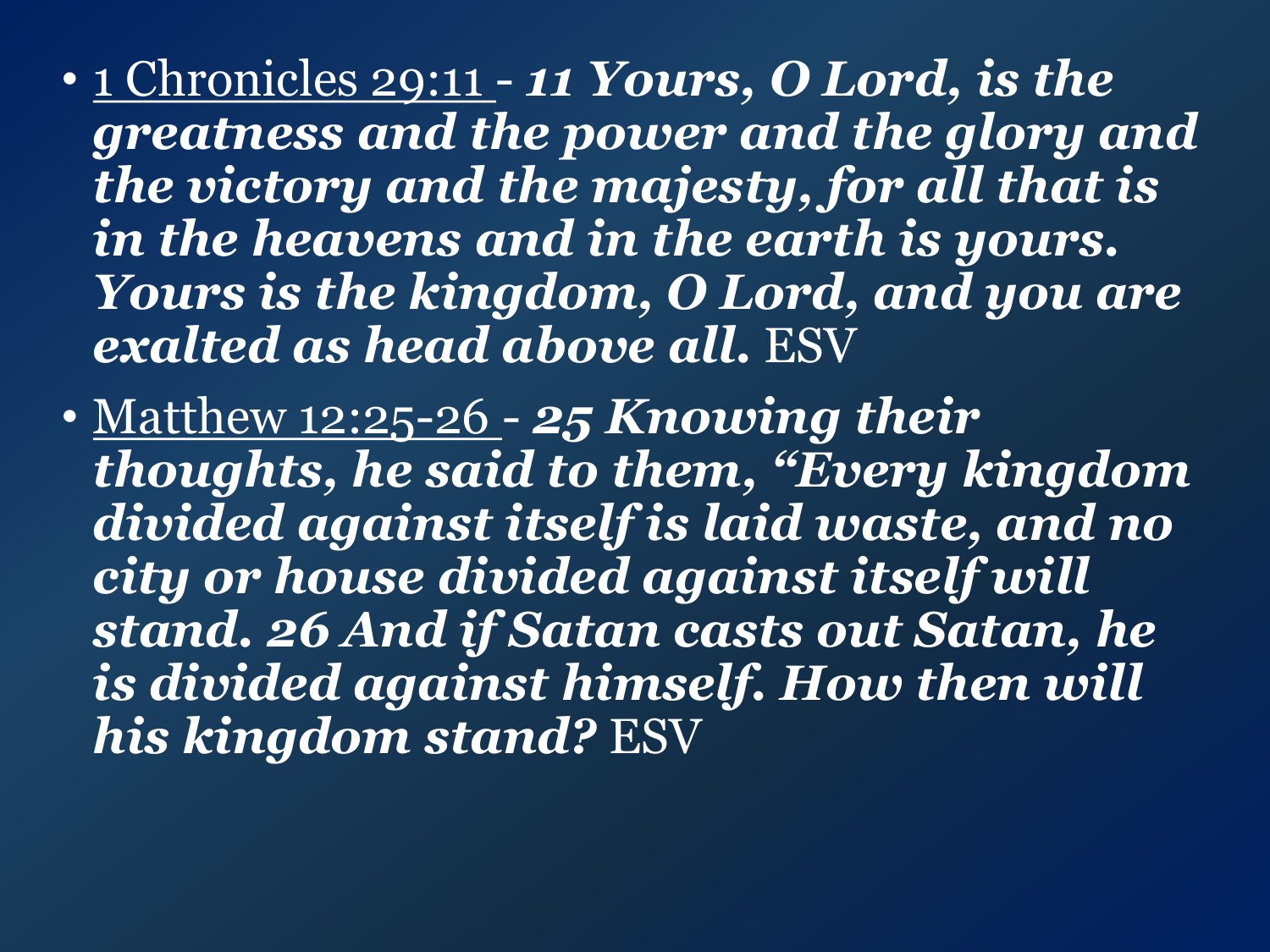Luke 4:5-6 - *5 And the devil took him up and showed him all the kingdoms of the world in a moment of time, 6 and said to him, "To you I*  will give all this authority and their glory, for it *has been delivered to me, and I give it to whom I will.* ESV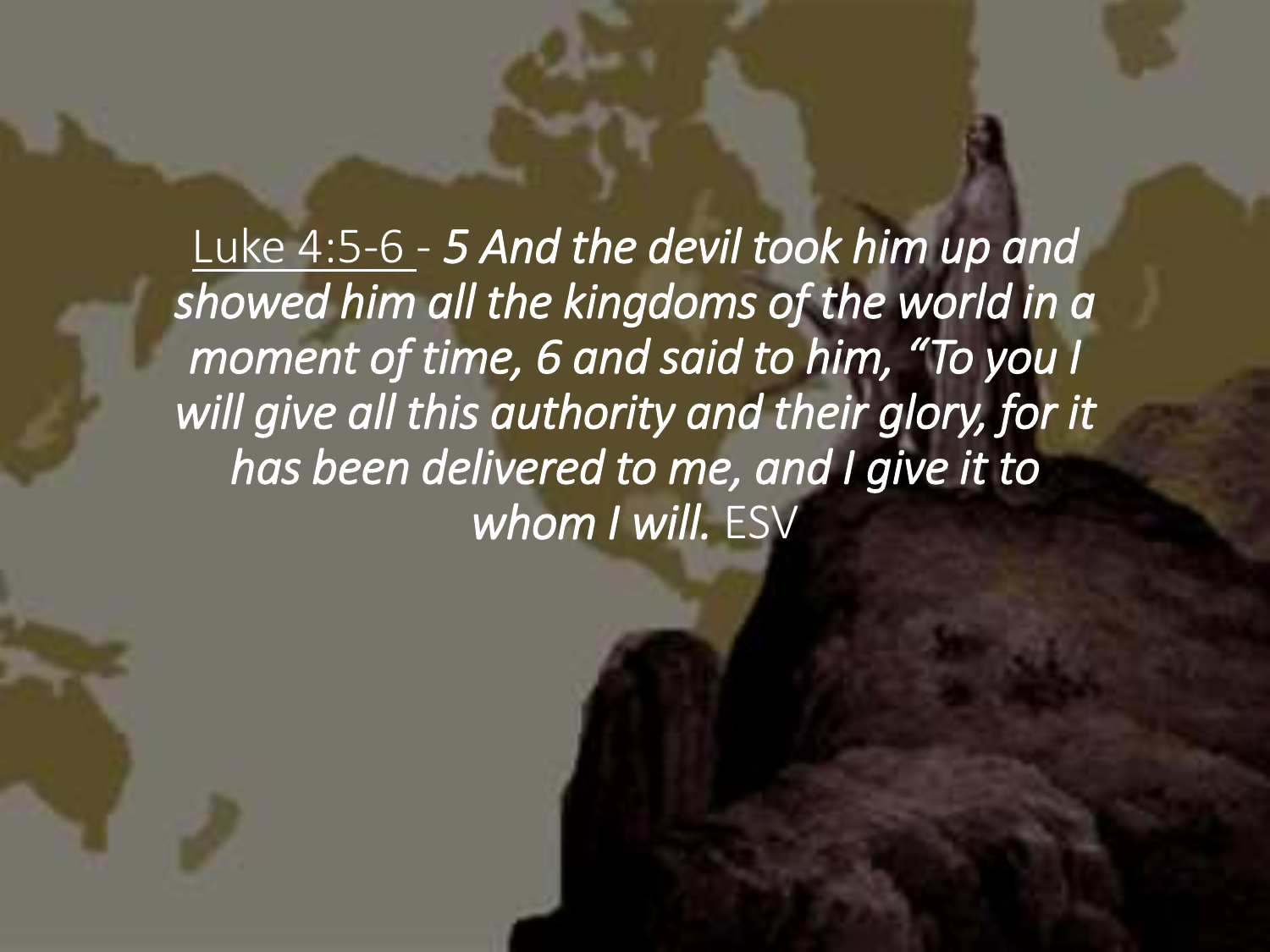## Ephesians 2:1-2 –

*And although you were dead in your transgressions and sins, 2 in which you formerly lived according to this world's present path, according to the ruler of the kingdom of the air, the ruler of the spirit that is now energizing the sons of disobedience,* (from The NET Bible)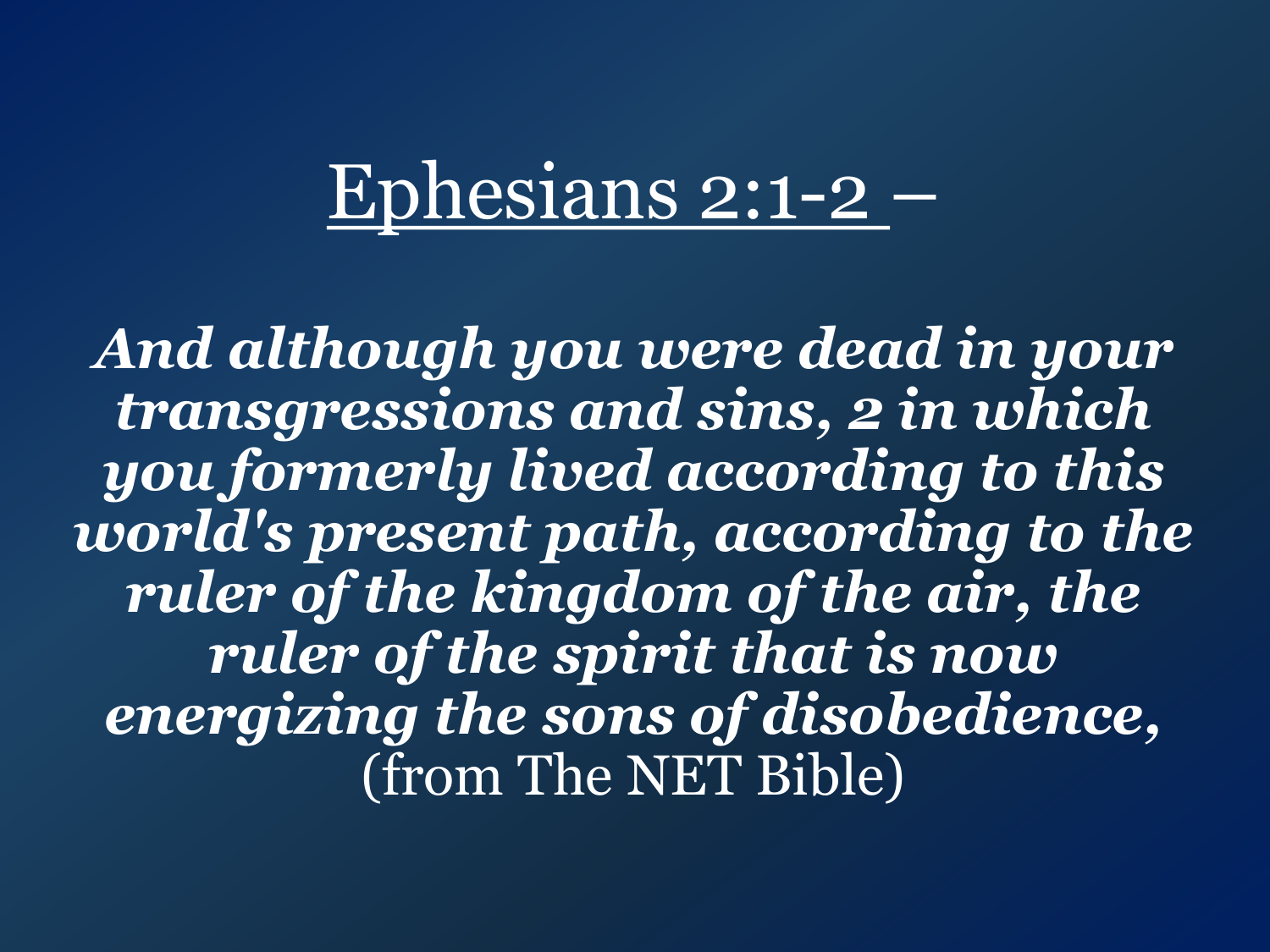#### Acts 26:18 –

*"to open their eyes so that they may turn from darkness to light and from the dominion of Satan to God, that they may receive forgiveness of sins and an inheritance among those who have been sanctified by faith in Me."* NASU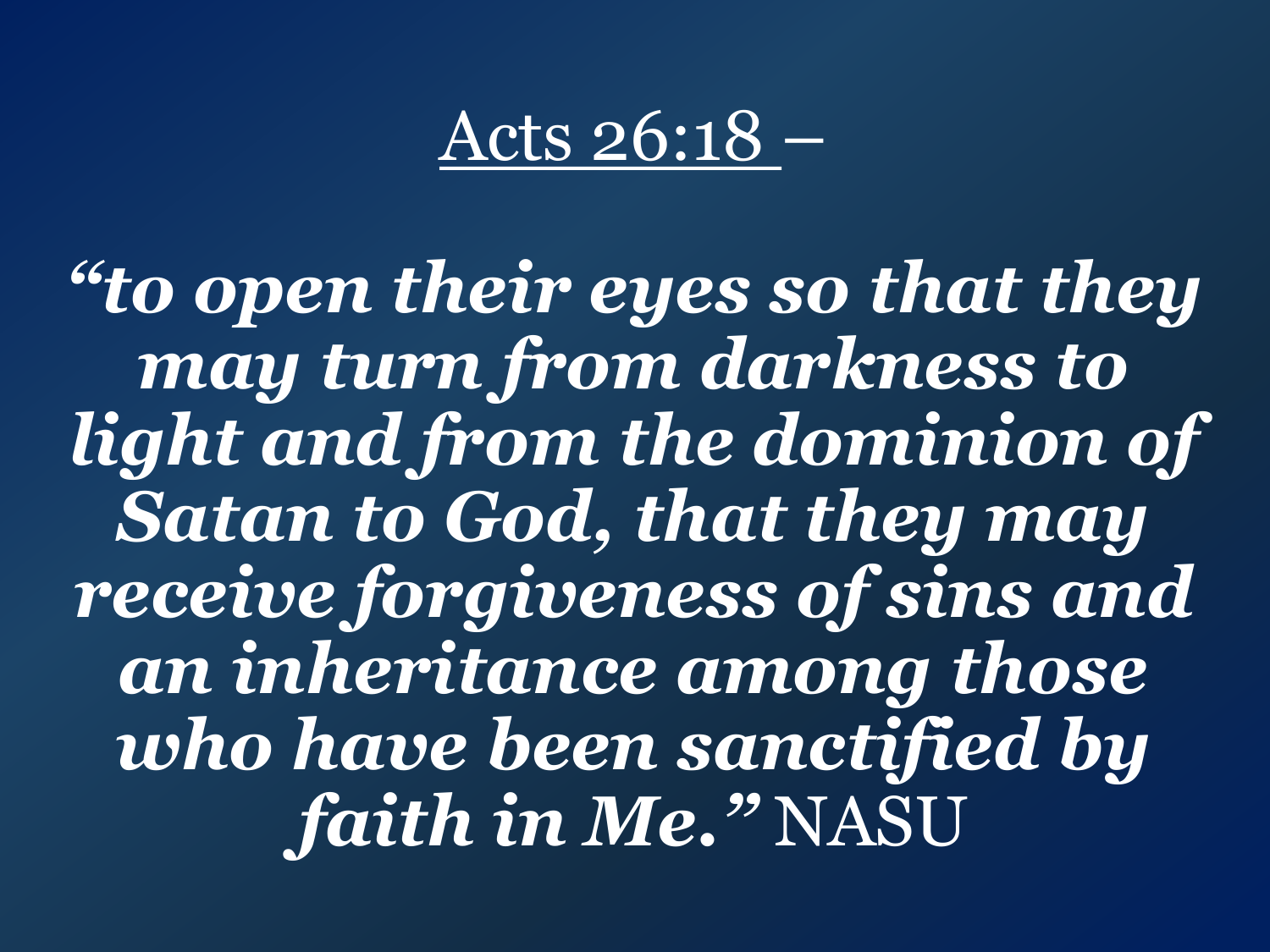# GOD'S KINGDOM IS SOVEREIGN AND OVER ALL!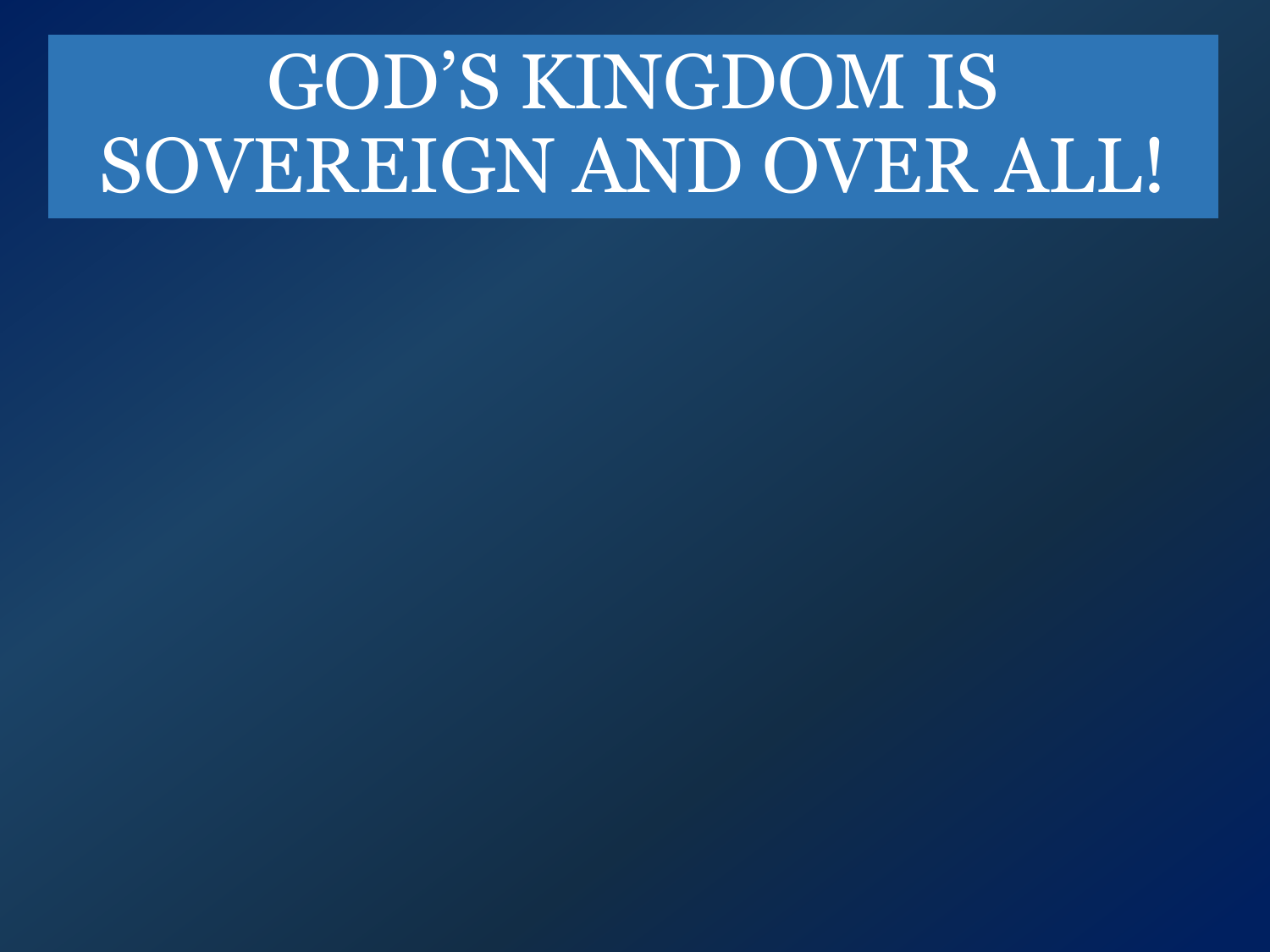# **THE KINGDOM OF GOD**